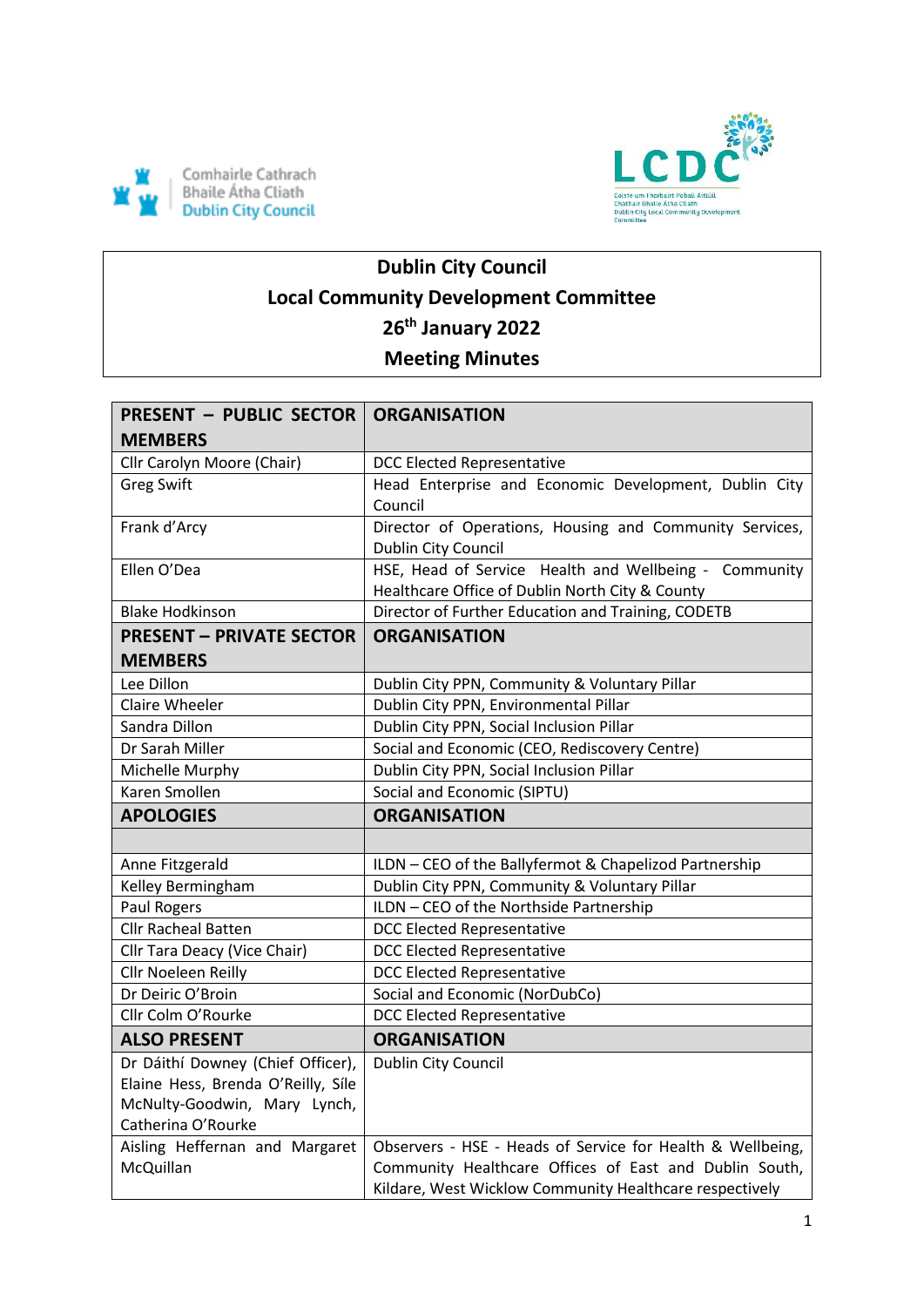## **1) WELCOME**

Councillor Carolyn Moore opened the meeting and welcomed all members.

## **2) MINUTES AND MATTERS ARISING**

Minutes from the Dublin City LCDC Meeting of the 24<sup>th</sup> November 2021 were proposed by Sandra Dillon and seconded by Michelle Murphy. There were no matters arising.

## **3) LCDC BUSINESS MATTERS**

#### **(a) LCDC Funding Schemes**

The Chief Officer gave an update on current LCDC administered funding, specifically the Community Activities Fund (CAF) and its operation in 2022 and noted:

- i. The LCDC CEP Sub-Committee met on the 9th December 2021 to review and recommend how best to administer the Community Activities Fund (CAF), which is provided for under the Community Enhancement Programme (CEP).
- ii. As agreed with the LCDC, the eligibility and selection criteria for the Dublin City CAF 2022 will be aligned with the 2022 priority target groups identified following the SICAP mid programme review completed with DRCD in 2021.
- iii. It is planned to launch the DCC CAF in February 2022.
- iv. Details on the successful DCC recipients of grants made under the 2021 Social Enterprise Capital Grants Scheme are available online on the DRCD website and a link to same has been circulated to members.
- v. Greg Swift proposed noting this grant scheme and the substantial joint work undertaken between DCC LCDC and LEO in the collation and submission of applications. This was seconded by Lee Dillon.

#### **Agreed Action:-**

1) Updates on LCDC funding in 2021 will be given at the next LCDC meeting

#### **(b) DCC Sláintecare Healthy Communities Programme (SHCP)**

In order to support operationalisation and governance requirements for the new DCC SHCP, and as discussed and agreed with the LCDC (November 2021), the Chief Officer confirmed that Ms Ellen O'Dea, HSE, Head of Service Health and Wellbeing - Community Healthcare Organisation (CHO) forDublin North City and County formally replaces Ms Martina Queally as the Health Service Executive (HSE) representative on the LCDC. The CO also confirmed that Ms Aisling Heffernan, Head of Service for Health and Wellbeing, Community Healthcare Organisation for HSE East and Ms Margaret McQuillan, Head of Service for Health and Wellbeing, Community Healthcare Organisation for Dublin South, Kildare, West Wicklow Community will attend as adjunct observers to the LCDC.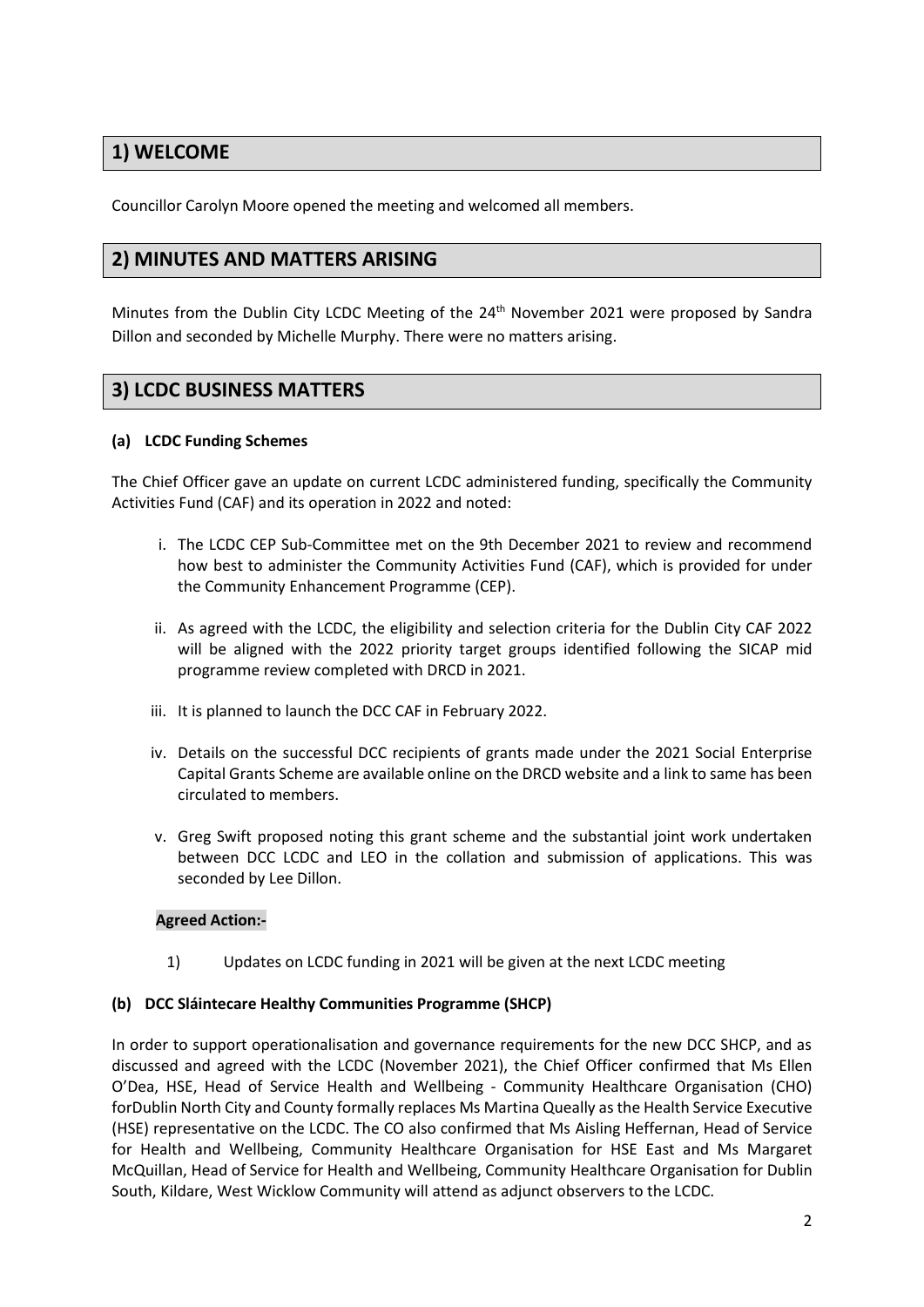i. Recruitment of four SHCP Local Development Officers

The CO confirmed that DCC opened a recruitment campaign in December 2021 for the new Local Development Officer positions that are provided for under the DCC SHCP. A total of 47 applications were received with shortlisting to conclude in January with notification to successful candidates of interviews in February. An interview board comprising HSE, Department of Health and DCC is established with interviews scheduled for early March 2022.

ii. SHCP Community Enhancement Fund

The CO detailed how each of the four SHCP area in Dublin have been allocated a budget under the Sláintecare Community Enhancement Fund for expenditure in 2022. The funding is targeted at supporting capital expenditure for provision of health and wellbeing infrastructure and related services in the respective programme areas. An implementation plan has been agreed between DCC Healthy Cities, DCC Sports and Wellbeing Partnership and DCC Parks, Biodiversity and Landscape Services for 2022.

#### iii. SHCP Implementation Teams

The CO outlined the role of the envisaged SHCP Implementation Teams that are being established in each programme area. The Implementation Teams will be chaired by the SHCP LDO and will comprise members drawn from, *inter alia*, local Primary Care Networks, Local Development Companies and DCC Area Offices. The Implementation Team will be responsible for establishing a needs-based local action plan that complements and enhances existing services and add values *via* improved coordination and engagement with community based health and wellbeing service providers.

#### **Agreed Action:-**

1) Updates will be provided at the next LCDC meeting

#### **(c) LCDC Action Plan 2021 and continuity actions for 2022**

- i. The CO gave a status update on actions concluded in the LCDC Action Plan 2021 and noted progress of the additional actions as identified by the LCDC in January 2021. The update was discussed and the context of the disruptive and negatives impacts of the COVID19 pandemic was considered. Dr Sarah Miller proposed the noting of the action plan update status reports and Claire Wheeler seconded noting of same.
- ii. A number of additional information items were noted as relevant to continuity of the LCDC's work in 2022. These included:
	- a. Matters of public safety and 'safe streets' with a clear focus on vulnerable groups
	- b. Public infrastructure to promote and support active mobility, sport and wellbeing (e.g. cycle lanes, pedestrianisation, jogging tracks, outdoor gym equipment, public seating and rest spots, hurling/ handball/ tennis walls);
	- c. More information on EU programmes for funding/ supporting social enterprises and national grant funding for transition to use of renewable energy sources and for deep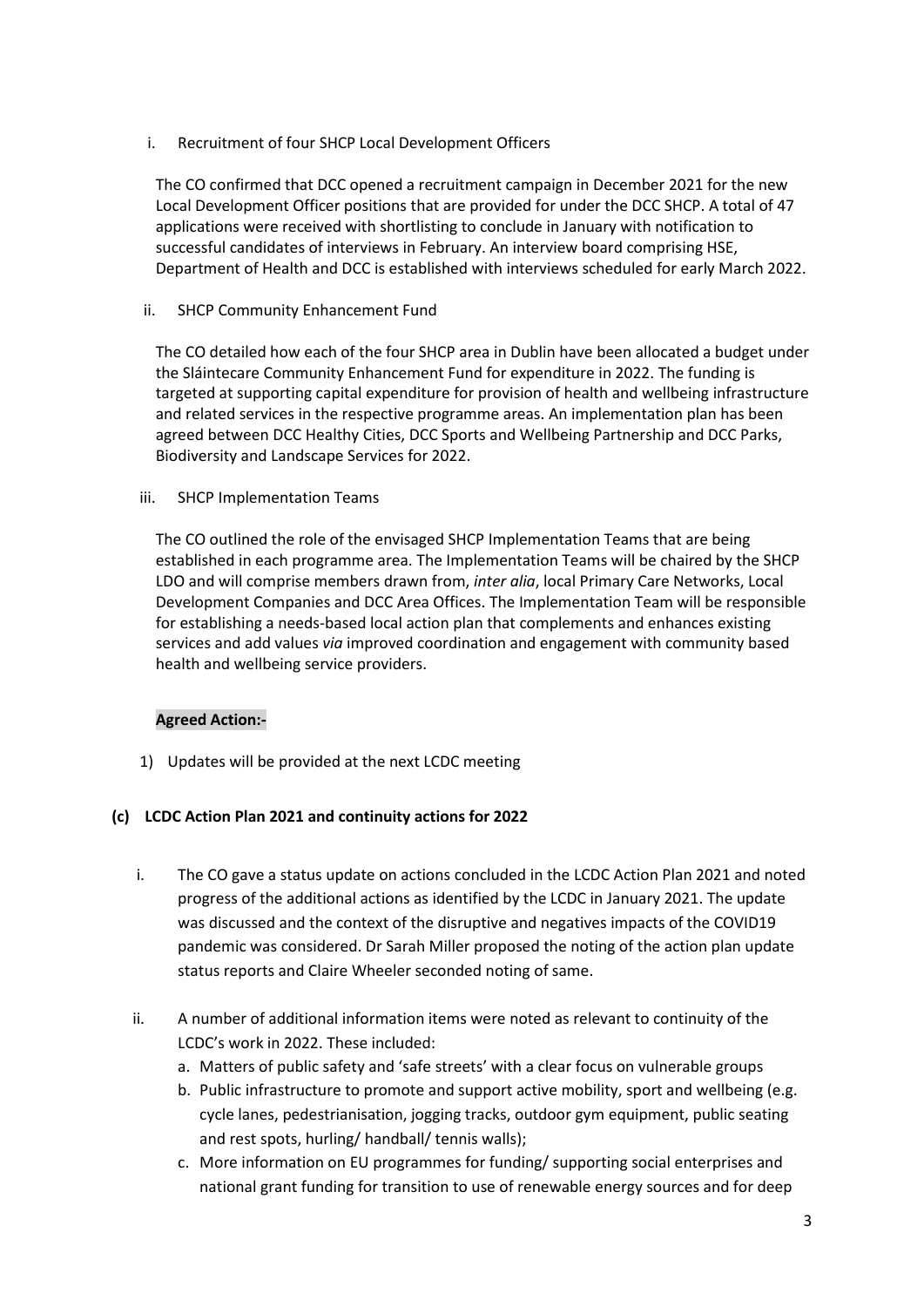retrofitting of buildings (housing) to reduce carbon fuel consumption in heating systems through achieving greater energy efficiency; and

d. Where applicable and relevant, joined-up working and decision making between LCDC members on grant funding to community interests and actors.

#### **Agreed Action:-**

1. The CO will draft a revised LCDC Action Plan 2022 for consideration and adoption. This will take account of the work programme objectives of the LCDC and the requirement to revise and develop a new Local Economic and Community Plan for Dublin in 2022 for adoption in 2023. An update will be provided at the February LCDC meeting.

## **4) Local Economic and Community Plan (LECP) for Dublin City**

The CO provided an update on work now underway in 2022 to review, revise and develop a new LECP for Dublin city and noted the following:

- Following consultation, including submissions, the Department of Rural and Community Development (DRCD) and the Department of Housing, Local Government and Heritage (DHLGH) have jointly agreed revised LECP Guidelines.
- $\bullet$  These were launched the 11<sup>th</sup> November 2021 and a follow-on dedicated online orientation and information event was delivered by DRCD and DHLGH with over 340 attendees on December 9th 2021. All LCDC members were invited to attend.
- This information session provided an overview of the LECP Guidelines and included presentations on Background, New Approach and Economic and Community Elements of the LECP, including an emphasis on the roles of LCDCs and Economic Development and Enterprise (EDE) Strategic Policy Committees (SPCs). All presentations have been circulated to LCDC members and are also available on the DRCD website at <https://www.gov.ie/en/policy/d5adb8-community-supports/>
- Work is underway since to identify members required for the LECP Advisory Group that will oversee and drive the preparation of the next LECP in terms of process, resourcing, timeline, consultation and inclusion. An expression of interest to join the LECP Advisory Group will be extended to all LCDC members and to members of the DCC EDE SPC.

#### **Agreed Action:-**

1) An update on the LECP Advisory Group will be given at the February meeting.